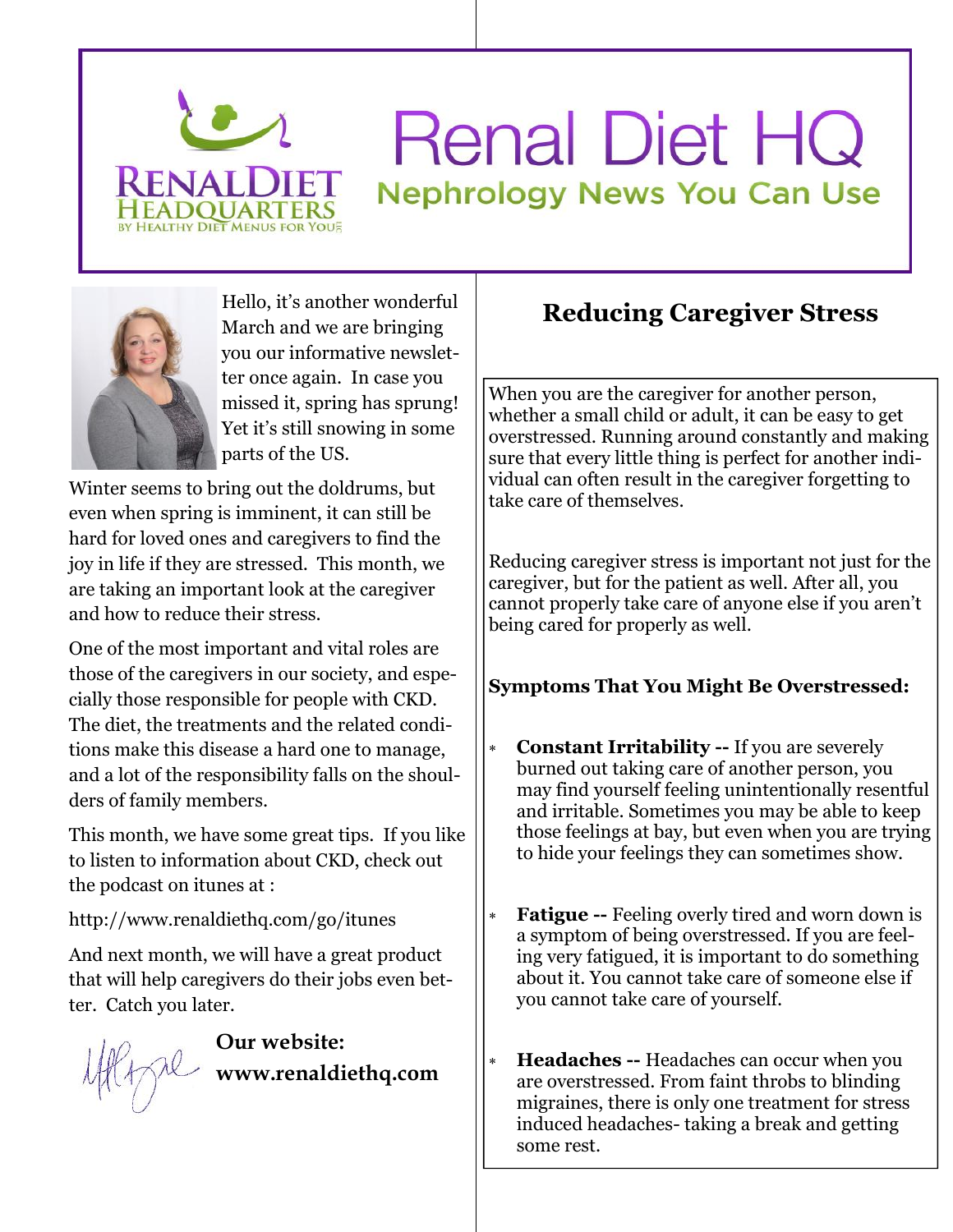- **Trouble Sleeping --** Often when you are troubled, over-involved, and overstressed, it can be hard to sleep at night. Your brain is on overdrive all day long, leaving night time the only time to play catch up. This results in not getting enough sleep, which can be dangerous to your health and normal daily function.
- **Problems Concentrating --** When you are overstressed, especially on top of the fatigue, the sleeplessness, and the headaches, it is no wonder you might have trouble concentrating on even the simplest tasks.

#### **What to Do**

If you are overstressed or burned out, you cannot properly take care of another individual. Do yourself a favor and do something about it.

- **Take a Break --** Whenever you are able to safely do so, take a break. Whether it is just a five minute walk, a relaxing hot bath at the end of the day, a day off, or a vacation, take a break. Take a breath, get your bearings, and get back to it with a refreshed state of mind.
- **Ask For Help --** If you are overstressed to the point of exhaustion, you are a danger to yourself as well as the person you are taking care of. Speak up and ask for help when you need to. Maybe there is a friend, family member, or someone else that can either help out for a little while, or take over until you are better able to care for yourself and others.
- **Slow Down --** Sometimes it is easy to make a mountain out of a grain of sand. Try refocusing your life and taking things step by step. Unless there is an absolute emergency happening, slow down a little. Put some uplifting music on, or have a cup of tea. "Unfocus" a little.

Care giving is one of the most important jobs anyone can have, but you can't take proper care of someone else if you are overstressed. Take care of yourself as well.



#### Find our book at

http://www.renaldiethq.com/go/RDHQbook7

This book talks extensively about the emotional challenges of living with CKD.

#### **Coming April 15, 2014!**

http://www.renaldiethq.com/go/caregiver

#### **Guide to Caring for Renal Patients**

- 1. Informational guide to chronic kidney disease
- 2. Walk through the story of Mrs. Murray as she moves from stage 3 to dialysis with her family.
- 3. Learn more about complementary therapies such as reflexology and aromatherapy for CKD (what not to do!)
- 4. Worksheets and guides to keep you on track.
- 5. All of this packaged as a HOME STUDY GUIDE for you to learn from.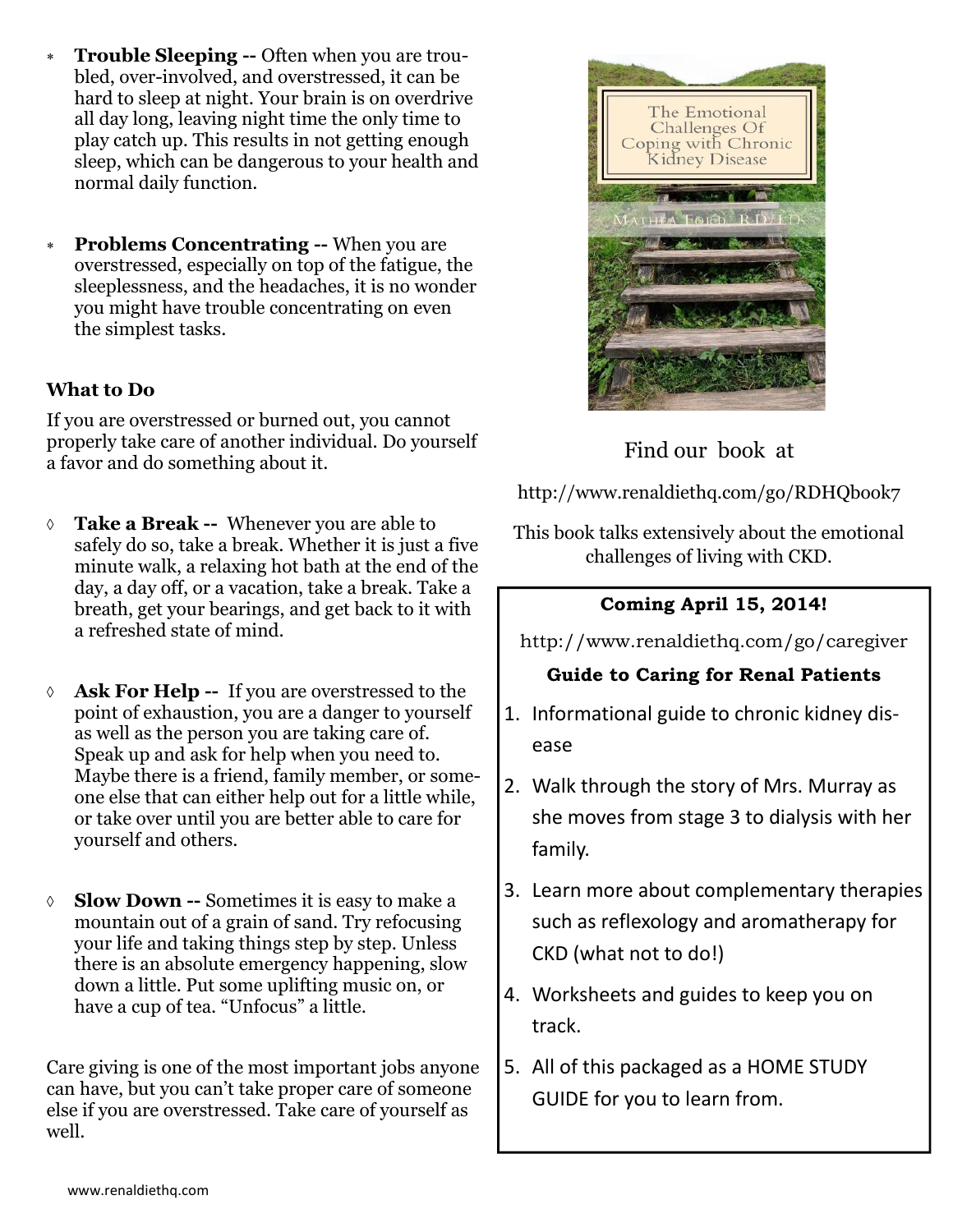## **Top Five Stress Reducing Activities**

Care giving can be stressful, and it is so easy to get burned out. If you are overstressed and not taking proper care of yourself, it is hard to take proper care of someone else. You need to reduce stress.

#### **Here are five stress reducing activities to help you be your best:**

## **Exercise**

- $\leftarrow$  Keeping fit and healthy has multiple advantages. Not only are you healthier overall, but you have more energy to complete the tasks before you. Getting regular exercise is a great way to combat fatigue, and is also a great outlet for releasing frustration.
- **Stretching** alone is a great stress relieving activity. When you stretch, you are helping to release tension and giving yourself a chance to breathe and unwind.
- **Yoga** is an excellent low impact exercise that can be done at any level of expertise. Yoga combines deep breathing exercises and methodical movements to improve balance and help tone the mind and body.

## **Meditation**

 Meditation can mean a lot of things. For some, it is simply closing your eyes and breathing deep for a few moments. For others, it can be something much deeper, focusing your mind and body to a point of tranquility. Prayer is often thought of as a type of meditation as well. Whatever works for you to help center yourself and release some of your burden.

| $\frac{1}{1}$ Clinic Stamp |  |  |
|----------------------------|--|--|
|                            |  |  |
|                            |  |  |
|                            |  |  |
|                            |  |  |

## **Take a Break**

- When you've reached your peak and are overstressed and burned out, it is a good idea to take a break. This could mean a short break or a long one, depending on what you are willing and able to do for yourself.
- **Walk it Off:** Go for a short walk around the block. Even five minutes can do wonders.
- **Spa Yourself:** Draw a hot bath and light an aromatherapy candle. Sit back and let yourself release the stress of the day. You would be amazed at the wonders a relaxing bath can do.
- If you are able, take a spa day and get a massage. Or treat yourself to a pedicure on an afternoon off. Any little thing to treat yourself and relax a little, to show yourself that you are worth a little extra time too.

### **Laugh it Off**

 $\bullet$  Laughter, they say, is the best medicine. This is because laughing releases endorphins. So do something silly, listen to a comedy routine while you are working, or turn up some music and dance around. Anything to put a smile on your face and shake off the extra stress.

## **Listen to Music**

 Music has a way of soothing a broken heart, making you smile when you're upset, or relaxing the tension out of a stressful situation. Putting some music on in the background even while you work can cheer up the dullest day. Whatever music you like best, whether classical or country, pop or rock, turn it on and see what wonders it can do for your mood and stress levels.

When you are overstressed and overworked, you need to take care of you before you can take care of others. Follow these tips for stress relieving activities and see how much better you feel.